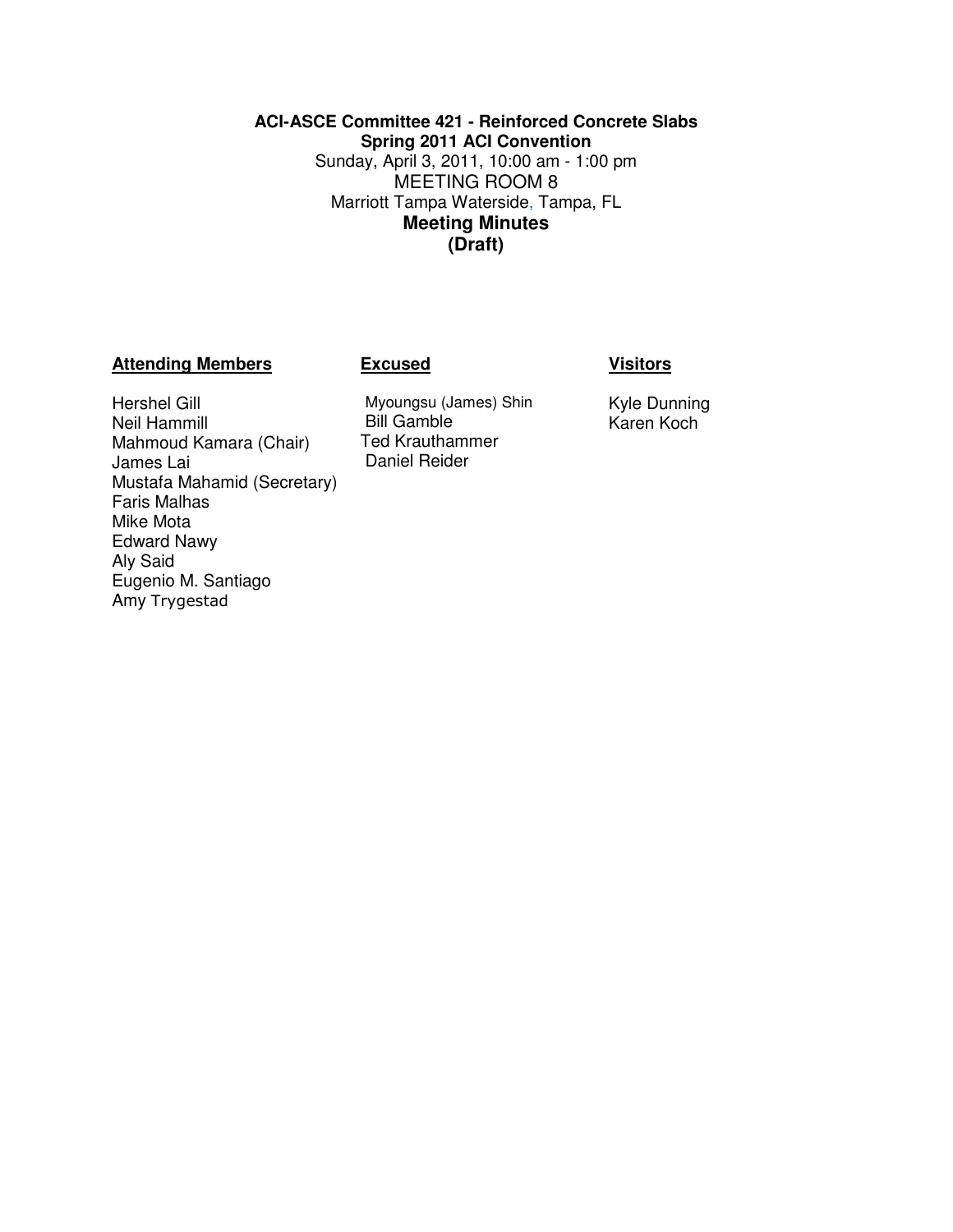- 1. The meeting was called to order at 10:10 am. The meeting started with brief Introduction of attending members and visitors.
- 2. The 2010 fall meeting minutes in Pittsburgh was reviewed. Gene Santiago had an editorial comment regarding the misspelling of the word none and was/were. The meeting minutes was approved with the suggested editorial corrections.
- 3. James Lai moved to approve the meeting agenda, motion seconded by Dr. Nawy. The agenda was approved.
- 4. James Lai reported on the status of the committee report; Design Guide to Reinforced Concrete Two-Way Slab Systems. Dr. Kamara mentioned that the work on the report has been slow during the last few months. James Lai started by going through the report chapter by chapter. He mentioned that the report on the screen is the most up to date and will be sent to all members within a week. He incorporated most of the comments made by members. The committee discussed different sections in the report. Regarding the spacing of reinforcement, the committee was in agreement to recommend a maximum of 12 in. spacing while ACI 318's recommendation is 18 in. spacing. James Lai continued going through the report, he stated that he received some minor comments from the committee members. James Lai stated that these comments will be considered in a modified version of the report. A clean copy and a marked-up copy will be sent to all members. It was agreed that the Chair will initiate a ballot. Lai suggested sending the ballot after getting comments from members, he suggested getting comments within one week of sending the report out, and then he will incorporate the comments in the report on the version that will be balloted. The committee agreed on the propose sequence. Also it was agreed that the ballot will be without the design examples. Gill Hershel offered to help in in the analysis part of the design example.
- 5. Dr. Mahamid reported to the committee about the proposed session with SP for Cincinnati convention. He mentioned 15 abstracts were received and 14 were accepted. Dr. Mahamid and Dr. Malhas set May 16 as a deadline for the full paper submission. Mahamid asked the committee if all papers need to be presented in the convention, the committee was in agreement that all papers will be presented; Mahamid submitted a request to ACI for an additional session; once the additional session is approved, the committee will have a full day session in the 2011 Fall convention in Cincinnati. Mahamid asked the committee for volunteers to review the full papers, he stated that 14 papers are expected and each paper needs two reviewers, so 28 reviewers are needed. Dr. Kamara, Dr. Nawy, James Lai, Dr. Malhas, Gene Santiago, and Dr. Mahamid volunteered to review papers; Mahamid will send an email to all members to volunteer for the full paper reviews.